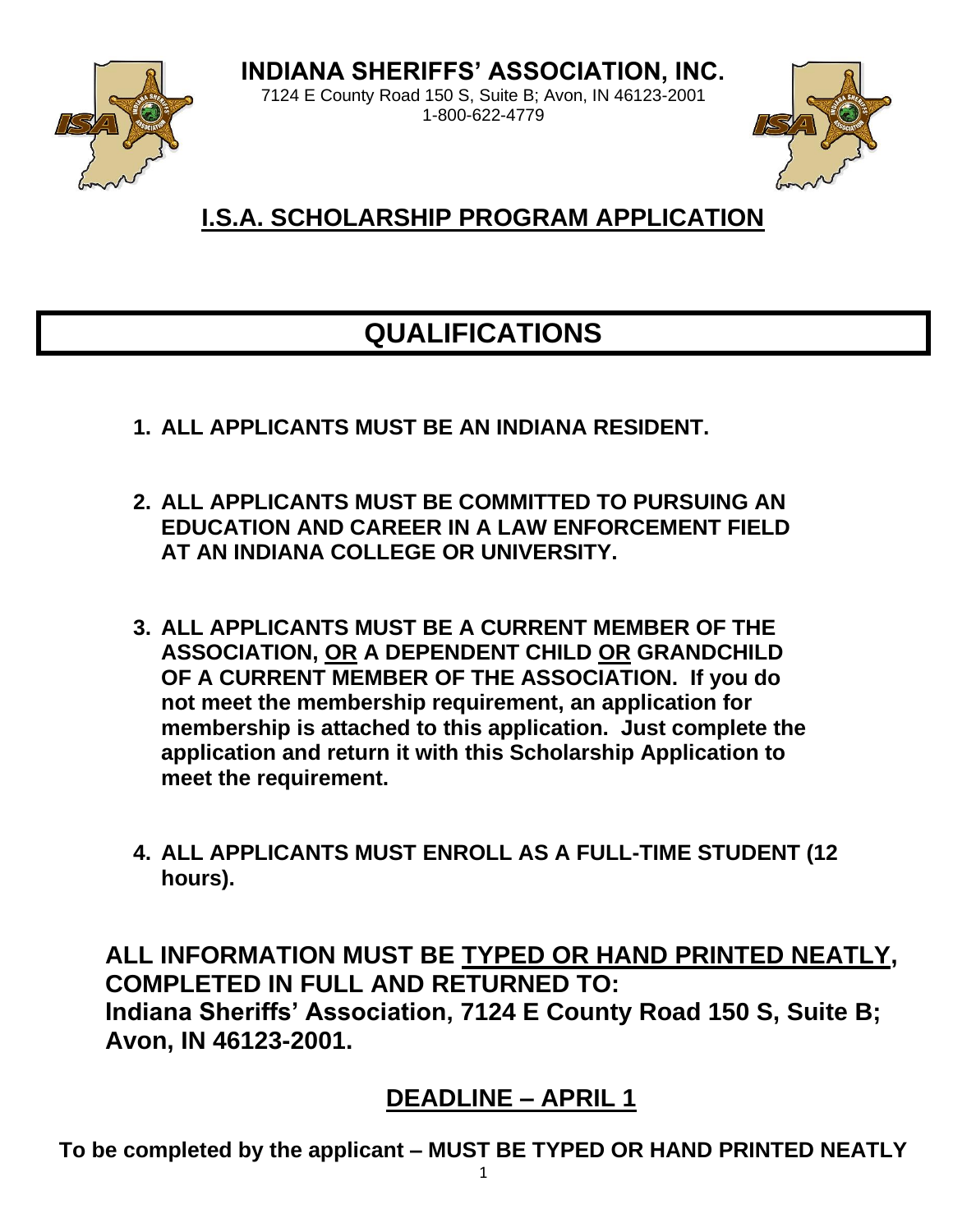| Last                                                                                                             | First               |      |                                  | Middle               | Male or Female       |
|------------------------------------------------------------------------------------------------------------------|---------------------|------|----------------------------------|----------------------|----------------------|
| Post Office Box or Street                                                                                        |                     |      | City                             |                      | ZIP<br>State         |
|                                                                                                                  |                     |      |                                  |                      |                      |
|                                                                                                                  |                     |      |                                  |                      |                      |
| Name of I.S.A. Member                                                                                            |                     |      | <b>Relationship to Applicant</b> |                      |                      |
|                                                                                                                  |                     |      |                                  |                      |                      |
| <b>Father's Name</b>                                                                                             | Place of Employment |      |                                  | <b>Position Held</b> |                      |
| <b>Father's Address</b>                                                                                          |                     |      | Home                             |                      | Cellular             |
| Mother's Name                                                                                                    | Place of Employment |      |                                  |                      | <b>Position Held</b> |
| Mother's Address                                                                                                 |                     |      | Home                             |                      | Cellular             |
|                                                                                                                  |                     |      |                                  |                      |                      |
|                                                                                                                  |                     |      |                                  |                      |                      |
| <b>Street</b>                                                                                                    |                     | City |                                  | <b>State</b>         | <b>ZIP</b>           |
| Name of college or university you attend or plan to attend ___                                                   |                     |      |                                  |                      |                      |
|                                                                                                                  |                     |      |                                  |                      |                      |
| Number of semesters or quarters completed at end of current school year:                                         |                     |      |                                  |                      |                      |
|                                                                                                                  |                     |      |                                  |                      |                      |
| I am currently enrolled in a college/university as a:<br>_____Freshman ______Sophomore ______Junior ______Senior |                     |      |                                  |                      |                      |
|                                                                                                                  |                     |      |                                  |                      |                      |
|                                                                                                                  |                     |      |                                  |                      |                      |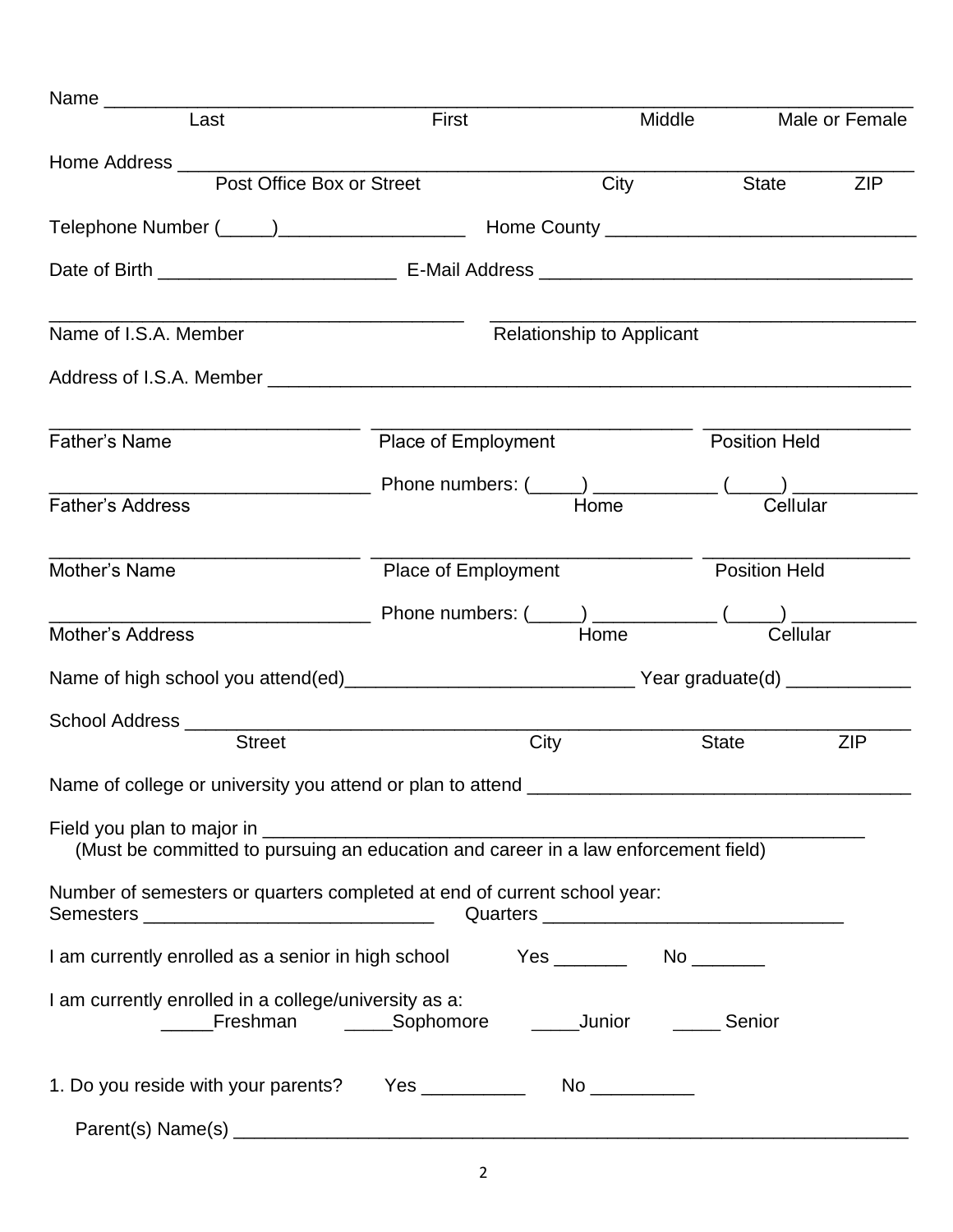| 2. List adjusted gross income of <b>parent(s)</b> reported on last I.R.S. tax return \$                                                                                      |     | Question #2 is required to be answered |                 |            |                   |
|------------------------------------------------------------------------------------------------------------------------------------------------------------------------------|-----|----------------------------------------|-----------------|------------|-------------------|
| 3. List your (student's) adjusted gross income as reported on last I.R.S. tax return \$                                                                                      |     |                                        |                 |            |                   |
| 4. Please list names, ages and relationships of dependents in your immediate household:                                                                                      |     |                                        |                 |            |                   |
| <b>Name</b>                                                                                                                                                                  | Age | Relationship                           | Name            | <u>Age</u> | Relationship      |
| 5. Number of household members (other than yourself) that are full-time college students __________<br>6. What methods do you plan to use to finance your college education? |     |                                        |                 |            |                   |
|                                                                                                                                                                              |     |                                        |                 |            |                   |
| 7. Please list any special awards or recognition you have received for scholarships or other scholastic<br>oriented achievements.                                            |     |                                        |                 |            |                   |
| 8. If received scholarship(s), list amount(s) and what funds are to be utilized for (ie: books, tuition, etc.)                                                               |     |                                        |                 |            |                   |
| 9. Please list any hobbies or leisure-time activities that are of interest to you and any special recognition<br>you may have received from these activities.                |     |                                        |                 |            |                   |
| 10. Please list your principal high school and/or college clubs, organizations, activities and any offices or<br>positions held.                                             |     |                                        |                 |            |                   |
| <b>Activity</b>                                                                                                                                                              |     |                                        | Office/Position |            | <b>Years Held</b> |
| 11. Please list any non-school or community activities in which you have participated (Scouts, 4-H, youth<br>groups, service organizations, etc.)<br><b>Activity</b>         |     |                                        | Office/Position |            | <b>Years Held</b> |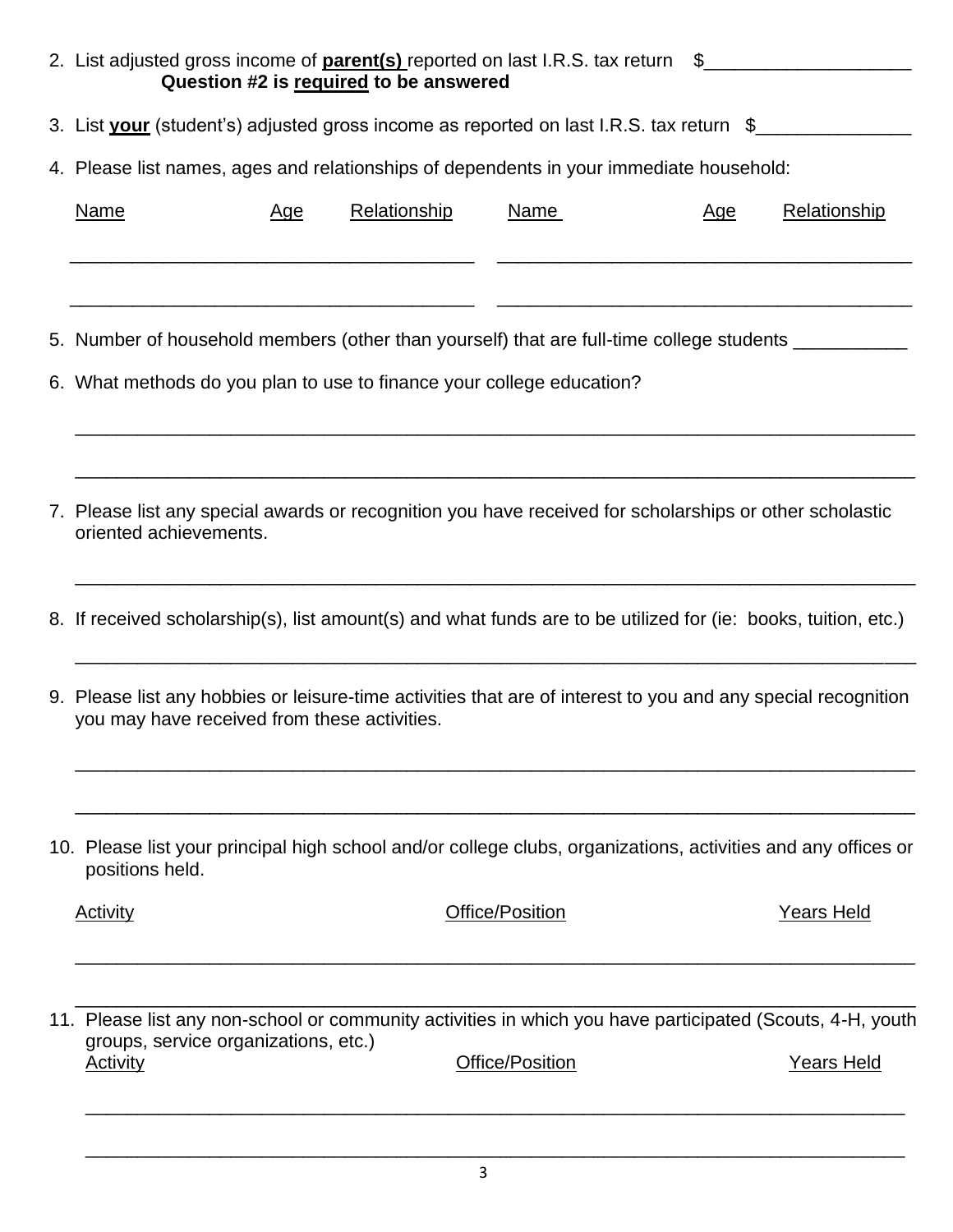| 12. Please list part-time and summer employment. List most recent first. |        |                            |  |
|--------------------------------------------------------------------------|--------|----------------------------|--|
| <b>Employer</b>                                                          | Duties | Part-time/Summer (Specify) |  |

| 13. Are you or have you been a 21 <sup>st</sup> Century recipient? Yes ______ No _____                                                                                                                                                                                                                                                                                                                                                           |
|--------------------------------------------------------------------------------------------------------------------------------------------------------------------------------------------------------------------------------------------------------------------------------------------------------------------------------------------------------------------------------------------------------------------------------------------------|
| 14. Have you ever been arrested for any alcohol and drug related offenses?                                                                                                                                                                                                                                                                                                                                                                       |
| 15. Have you ever received an I.S.A. Scholarship Yes ___________________________                                                                                                                                                                                                                                                                                                                                                                 |
| 16. How did you learn about our scholarship program? (parent, grandparent, school, law enforcement                                                                                                                                                                                                                                                                                                                                               |
| 17. Have you attended the I.S.A. Youth Leadership Camp? Yes _____________________                                                                                                                                                                                                                                                                                                                                                                |
| 18. On a separate sheet of paper, please write a short essay on: (Required to complete #18)<br>(a) your proposed course of college study,<br>(b) how you reached this decision,<br>(c) what you expect to gain from college,<br>(d) your personal goals and ambitions<br>Be thoughtful in developing your essay. The essay is your opportunity to convey your motivations<br>and personal characteristics to members of the Selection Committee. |
| 19. Have a School Official (principal, teacher, professor, etc.) write a short appraisal of your scholastic<br>achievements, leadership ability, extra-curricular activities, initiative, citizenship and financial needs.                                                                                                                                                                                                                       |

#### **A transcript of grades must be mailed with application. High school students are to provide a high school transcript and College/University students are to provide college transcript.**

I believe myself eligible for the Indiana Sheriffs' Association Scholarship Program and certify that all information contained in this application is complete and true. I understand the decisions of the Selection Committee in the selection of scholarship winners will be final.

\_\_\_\_\_\_\_\_\_\_\_\_\_\_\_\_\_\_\_\_\_\_\_\_\_\_\_\_\_\_\_\_\_\_\_\_\_\_\_\_\_ \_\_\_\_\_\_\_\_\_\_\_\_\_\_\_\_\_\_\_\_\_\_\_\_\_\_\_\_\_\_\_\_\_\_\_\_\_\_\_\_\_

Signature of Applicant Signature of Parent or Guardian

Date \_\_\_\_\_\_\_\_\_\_\_\_\_\_\_\_\_\_\_\_\_\_\_\_\_\_\_